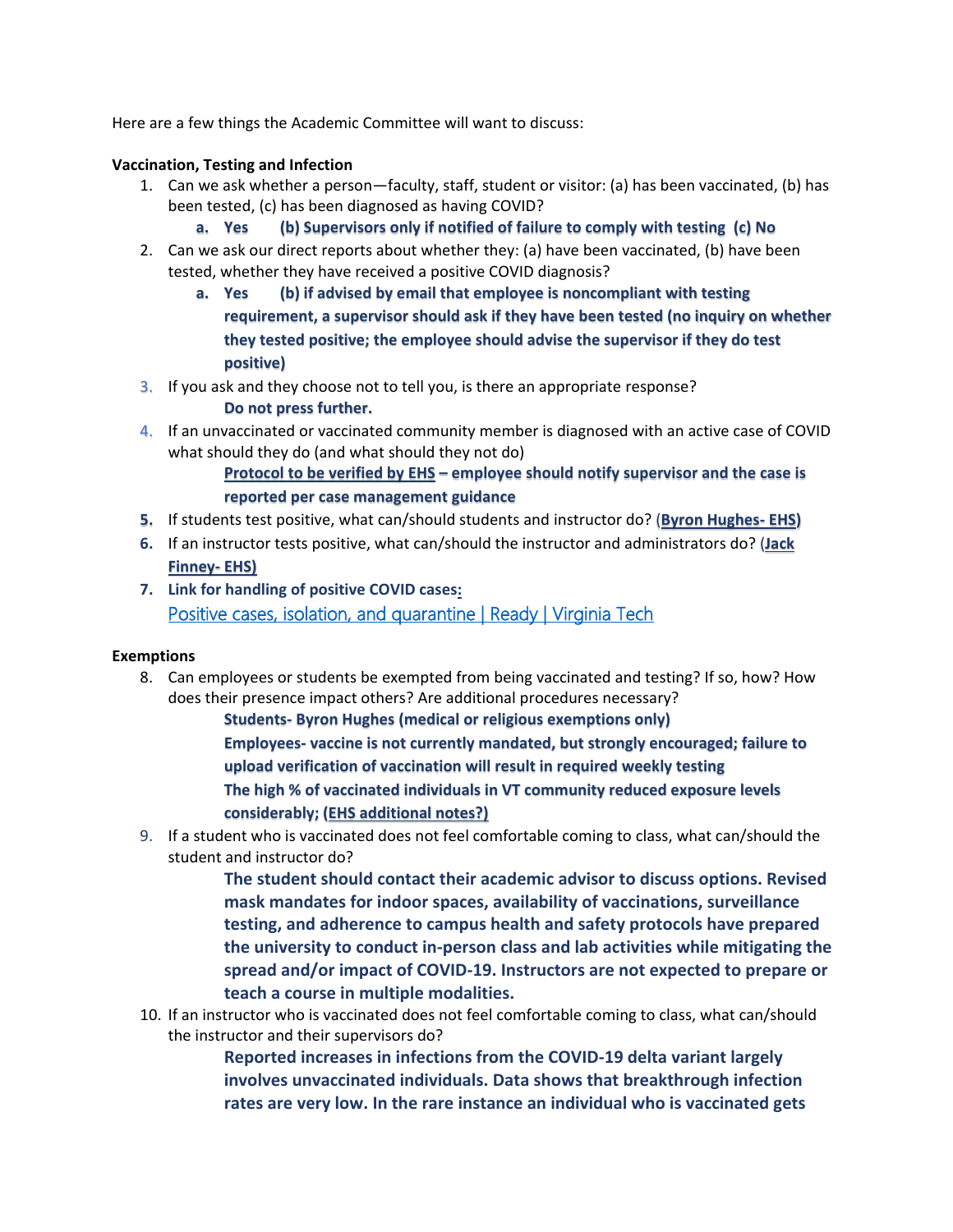**infected, only a very small proportion of those individuals face serious outcomes. The Provost's Office, with assistance and support from academic deans, department heads, and campus public safety officials, has established clear expectations to have instruction conducted in-person this fall. Should an instructor not be available to teach a course, departments are asked to assign an alternate instructor.**

11. If a student or instructor does not feel comfortable being in a face-to-face class because they have unvaccinated children at home, what should they do?

> **If an instructor is particularly vulnerable to COVID-19 infection or there is a case of an illness affecting the employee, the matter should be submitted to the Office of Equity and Accessibility for consideration of accommodations. If the situation involves a sick dependent, then Human Resources should be engaged and FMLA leave may be appropriate. Any other requests for exceptions to in-person modality involving issues specific to the instructor(s) should be submitted to the college/unit's HR director for review. Generally, exceptions will not be approved for faculty solely on the basis that they have unvaccinated, healthy dependent children. (Students- Byron)**

**12.** If a student or instructor does not feel comfortable in a face-to-face class because one or more members of their household is immuno-compromised, undergoing cancer treatment, or have other health issues that place them at greater risk, what should they do?

> **See above for Faculty. (Students- Byron)**

#### **Masks**

- **13.** People are to be masked in public places in doors. Does public include:
	- **a.** Classrooms- **Yes**
	- **b.** Hallways, stair wells and the atrium **Yes**
	- **c.** Restrooms **Yes**
	- **d.** Department office suites- **Depends on whether space is generally open to the general public**
	- **e.** Computer labs **Yes**
	- **f.** Behavioral Research lab **Depends- consult with EHS**
	- g. Conference rooms. **Depends – consult with EHS This mask requirement applies to any spaces that can be freely accessed by the general public, without restriction, during normal business hours and operations. This does not apply to private work places, such as any office, work area, or employment meeting space that is not open to the public. We recognize that there may be need for additional clarification of what constitutes a public or academic space, and Provost Clarke has asked deans and department heads to determine, in their respective facilities and situations, how that should be defined when there is a question.**
- **14.** Are there conditions or uses when conference rooms or the behavior research lab can be considered non-public spaces? Is there a number of people (more than 1) in an indoor space that would still allow that space to not be considered public? **EHS**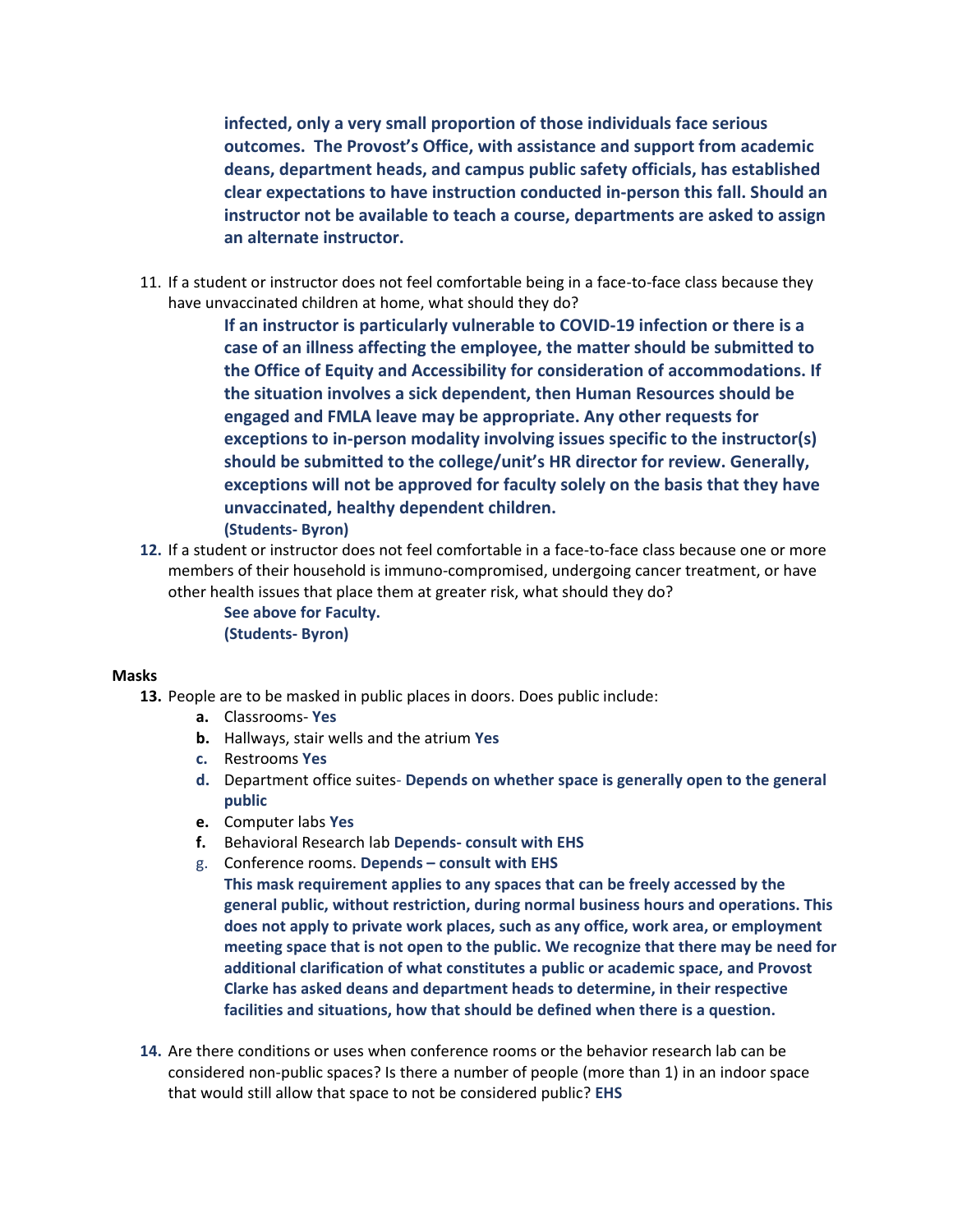- **15.** Under what conditions can more than one person eat in the same indoor room? **EHS**
- 16. What can/should you do if you find someone who is not wearing a mask in a public space (probably encourage them to do so?) **A reminder that it is a public space requiring a mask would be appropriate.** *In classroom or instructional settings, faculty can refer to these [classroom conduct guidelines.](https://www.provost.vt.edu/content/dam/provost_vt_edu/Classroom%20Conduct%20Guidance%20for%20Fall%202021.pdf)*
- **17.** How should we manage personnel who aren't vaccinated and don't wear masks? (Are the procedures different for untenured, tenure-track or tenured, or parttime faculty or wage hires). **Contact department head/assoc. dean and unit Human Resources for guidance/Refer to Attached Mask & Test Refusal Guide**
- 18. How should we manage a supervisor who allows others to work without a mask? *Contact department head/assoc. dean and unit Human Resources for guidance/* **Refer to Attached Mask & Test Refusal Guide**
- **19.** Will the college provide masks for people who misplace or break their masks? **The university will return to a centralized distribution of personal protective equipment (PPE), effective Aug. 16. Available PPE supplies include disposable facemasks, reusable cloth facemasks, face shields, hand sanitizer and a limited supply of N95/KN95 masks. Departments should complete an Internal Service Form (ISR) in HokieMart to request any needed PPE.**

Added Note: Faceshields alone are not considered adequate protection per EHS. "Communicator Masks" are considered acceptable protection. Per Central Procurement: **WHERE TO PURCHASE CLEAR SHIELD COMMUNICATOR STYLE FACEMASKS FOR FALL:**

The clear shield communicator style facemasks WILL NOT be included in the centralized distribution of PPE starting August 16th. These style of masks can, however, be found through many vendors available to the university. Last year's communicator masks were purchased from a SWaM vendor, Vulcan. We have confirmed with Vulcan they have ample supply and can ship out immediately to departments. Vulcan LLC accepts HokieMart purchase orders. Pricing will be provided based on quantity needed. Shipping charges will also apply. Contact information for Vulcan, LLC is: 1443 Hillside Avenue, Harrisonburg, VA 22801, 1-804-837-

7241. [mashley@vulcanppe.com](mailto:mashley@vulcanppe.com) or [jfleming@vulcanppe.com](mailto:jfleming@vulcanppe.com)

### **Classroom Management**

20. What if a student in a classroom will not put on a mask when reminded?

*In classroom or instructional settings, faculty can refer to these [classroom conduct](https://www.provost.vt.edu/content/dam/provost_vt_edu/Classroom%20Conduct%20Guidance%20for%20Fall%202021.pdf)  [guidelines](https://www.provost.vt.edu/content/dam/provost_vt_edu/Classroom%20Conduct%20Guidance%20for%20Fall%202021.pdf).*

- **21.** What should happen when students in a classroom complain about other students not wearing a mask. **See Above.**
- 22. Under what conditions can an instructor remove their mask during classes (when it is possible to maintain "X" distance; in the presence of a plexiglass shield on the podium?)

*Faculty must adhere to all guidelines of the [masking mandate](https://vtx.vt.edu/articles/2021/08/unirel-mask-requirements.html) for indoor spaces and therefore should not remove their masks at any time while in instructional and/or public indoor spaces. The same should go for all students or any visitors to the class.* 

23. Could an instructor use a face shield without a mask when teaching from the podium **Faculty are asked to wear a mask rather than a face shield, which can allow particulates to circulate around and away from the shield. Since nearly 75% of classroom spaces on campus with lecterns don't provide for adequate space between**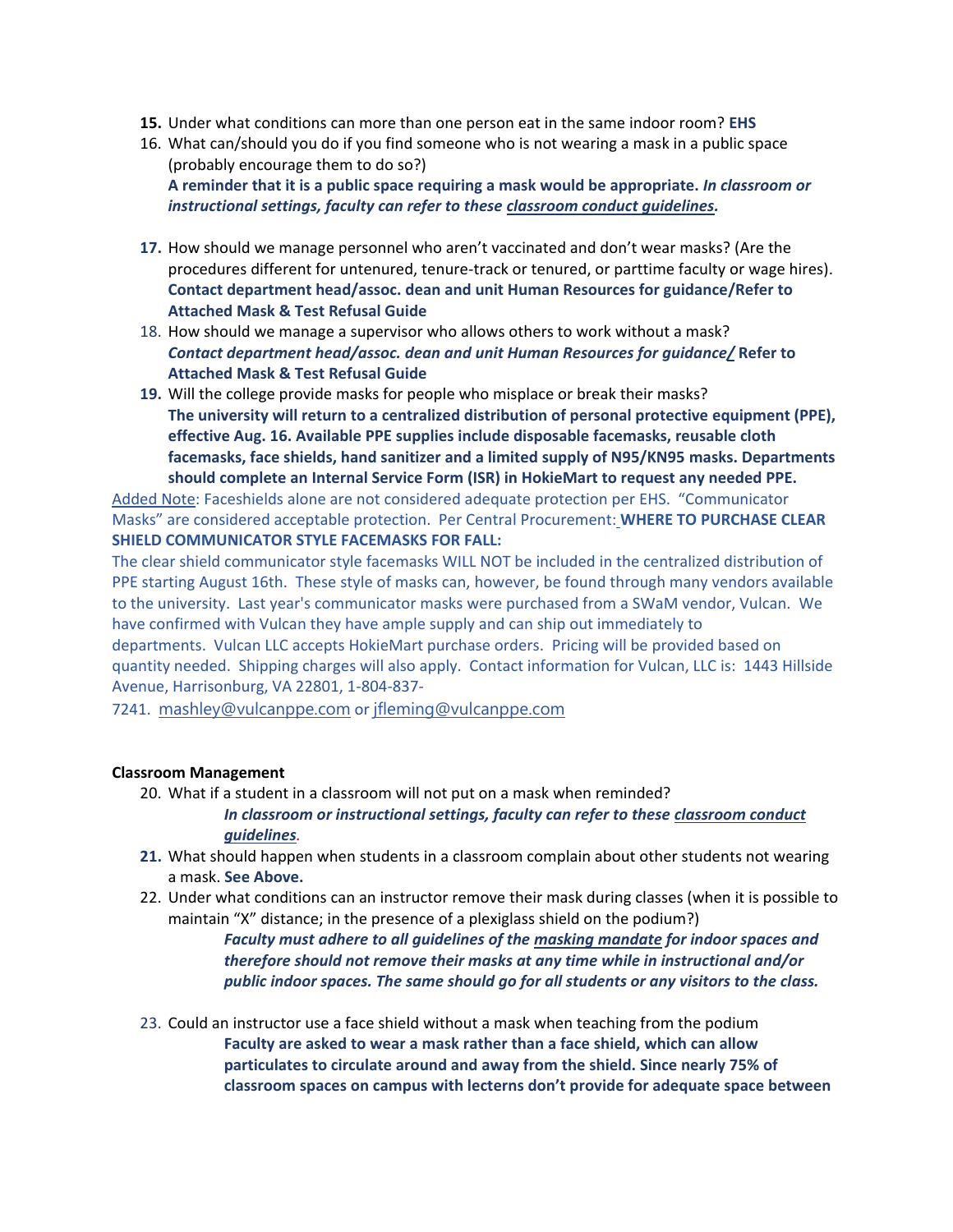# **the instructor and nearest student, face masks are required. (see "Added Note" under Mask Section)**

**24.** If instructors are required to wear masks, can we get them voice amplification equipment? **EHS**

## **Buildings**

- 25. Will the classrooms be cleaned and disinfected (if so, on what schedule)
	- **a. The Division of Campus Planning, Infrastructure, and Facilities deploys cleaning and disinfecting practices in accordance with CDC, ISSA (the cleaning industry's global professional organization), and Virginia Tech Environmental Health & Safety (EHS) guidelines. Nightly, classrooms and lecture areas are cleaned and disinfected using EPA-registered chemicals. Surfaces are wiped and left wet for effective dwell time. Electrostatic sprayers and misting machines may be used to improve productivity and coverage. As part of Facilities Operations' standard operating procedures and practices, all common touch surfaces will continue to be cleaned and disinfected using EPA-registered chemicals. Surfaces are wiped and left wet for effective dwell time.**
	- **b. Restrooms/showers: Common touch surfaces (such as knobs, handles, dispensers, push plates, switches, and receptacles) are cleaned and disinfected multiple times per day using EPA-registered chemicals.**
	- **c. Public spaces: Common touch surfaces will be cleaned and disinfected multiple times per day using EPA registered chemicals.**
	- **d. Floors/tiles: Public areas are spot mopped daily; fully mopped weekly (with autoscrub as needed); buffed monthly, top scrubbed, stripped, and recoated annually.**
	- **e. Floors/carpet: Public areas are spot vacuumed daily; fully vacuumed weekly; extracted annually, and interim cleaned as necessary.**
	- **f. Kitchens: Common touch surfaces are disinfected daily with EPA -registered chemicals.**
- 26. Will there be cleaning materials for faculty to use to wipe down the podium between classes
	- *a. Departments should obtain supplies through their normal purchasing channels. Questions can be directed to [procurement@vt.edu.](mailto:procurement@vt.edu)*
- 27. Have (or will) the ventilation systems been upgraded?
	- a. In the classrooms
	- b. In the offices
	- *c. To help maximize the health and safety of the on-campus university community and reduce the spread of the novel coronavirus, the Division of Campus Planning, Infrastructure, and Facilities, and Housing and Residence Life, in close partnership with Environmental Health & Safety (EHS), continues to monitor, maintain, and optimize existing HVAC infrastructure in place across the Blacksburg campus. Please direct COVID-related health and safety issues associated with the operation of HVAC systems to EHS at [VT-EHS@vt.edu](mailto:VT-EHS@vt.edu) or 540-231-3600. Read more about air quality efforts on campus[: https://vtnews.vt.edu/articles/2020/11/campusplanning-HVAC.html](https://vtnews.vt.edu/articles/2020/11/campusplanning-HVAC.html)*
- 28. Is it possible to provide air purification systems in classrooms?
	- *a. Please direct COVID-related health and safety issues associated with the operation of HVAC systems to EHS at [VT-EHS@vt.edu](mailto:VT-EHS@vt.edu) or 540-231-3600.*